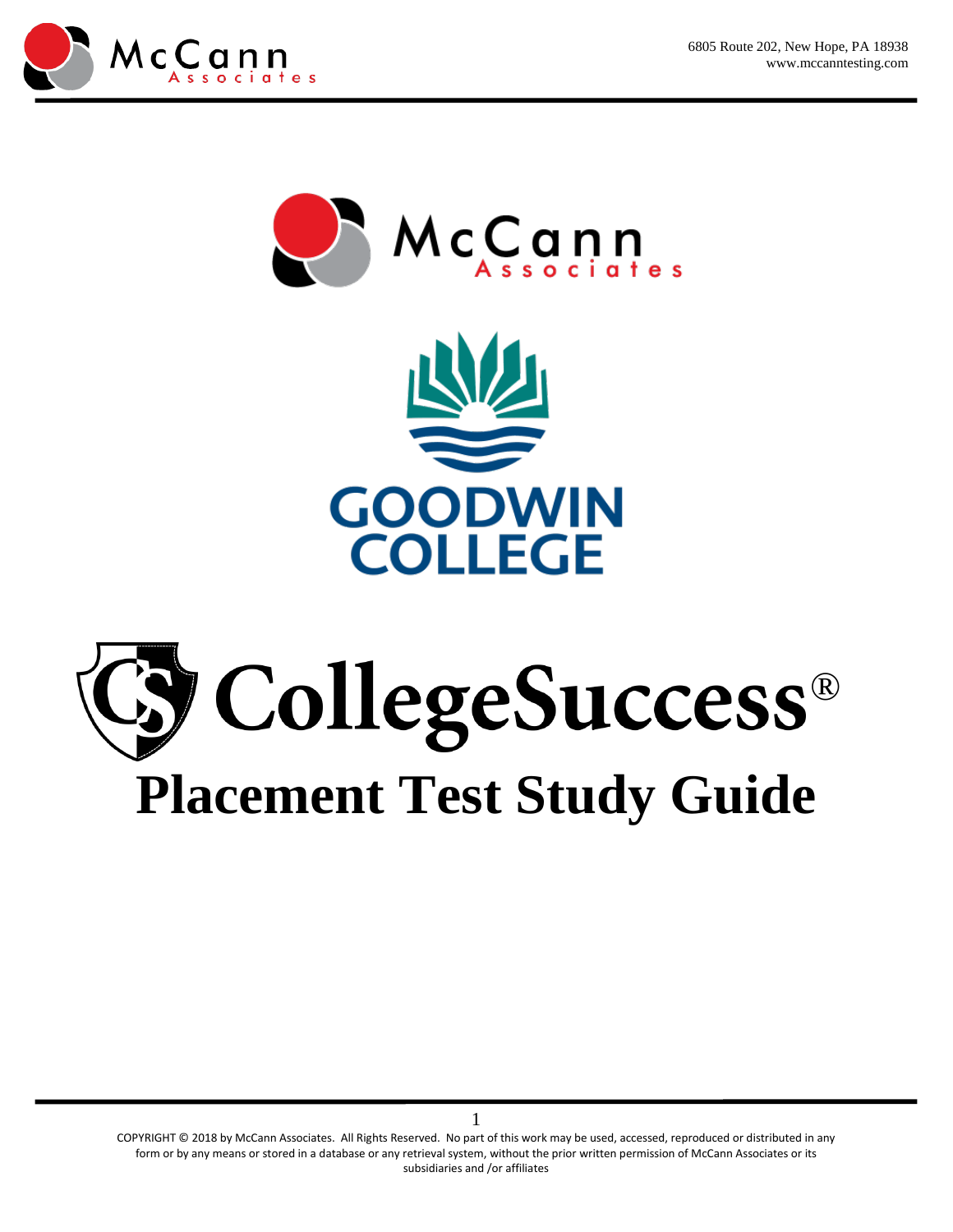

# Cy CollegeSuccess<sup>®</sup>

# **Table of Contents**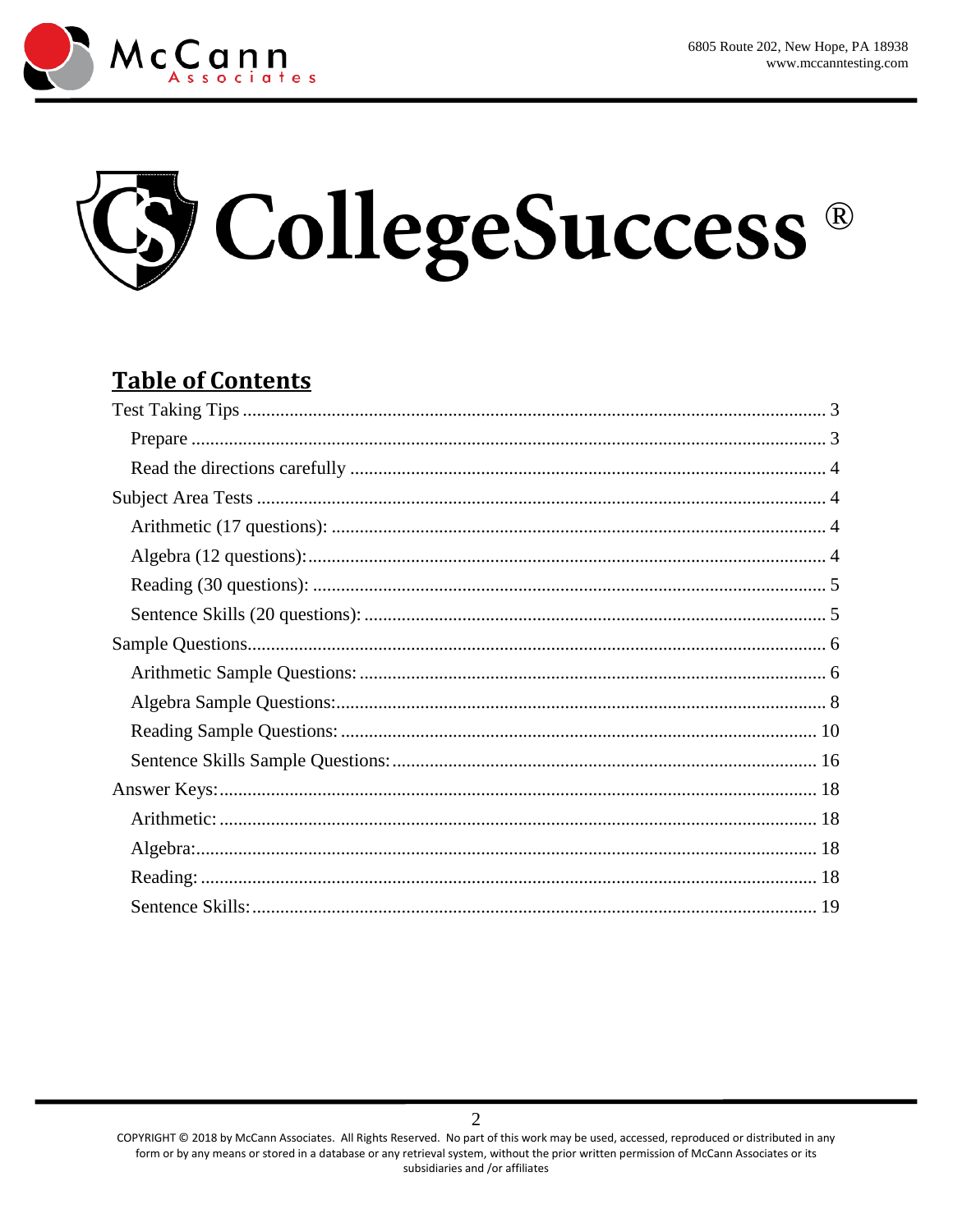

# <span id="page-2-1"></span><span id="page-2-0"></span>**Test Taking Tips**

#### *Prepare*

Take practice assessments and study areas of weakness. An effective study resource provided by McCann can be found here: [http://iseek.com/#/web.](http://iseek.com/#/web) This educational remedial resource is provided at no charge. McCann's iseek.ai uses our natural language understanding patents to conduct searches, thereby greatly improving the quality of resources provided (e.g., Khan Academy), and minimizing the number of search results returned. "Learn Faster, Learn Better…"



If you need a calculator while you practice, use a standard four-function calculator (sample below), which will be available during the assessment.

|           |                | Backspace      |   | CE          | $\mathbf{C}$ | <b>ICCCES</b> |
|-----------|----------------|----------------|---|-------------|--------------|---------------|
| <b>MC</b> |                | 8              | 9 |             |              |               |
| MR        |                | 5              | 6 | $\mathbf x$ | %            |               |
| <b>MS</b> |                | $\overline{c}$ | з |             | 1/x          |               |
| M÷        | $\overline{0}$ | $+1-$          |   |             |              |               |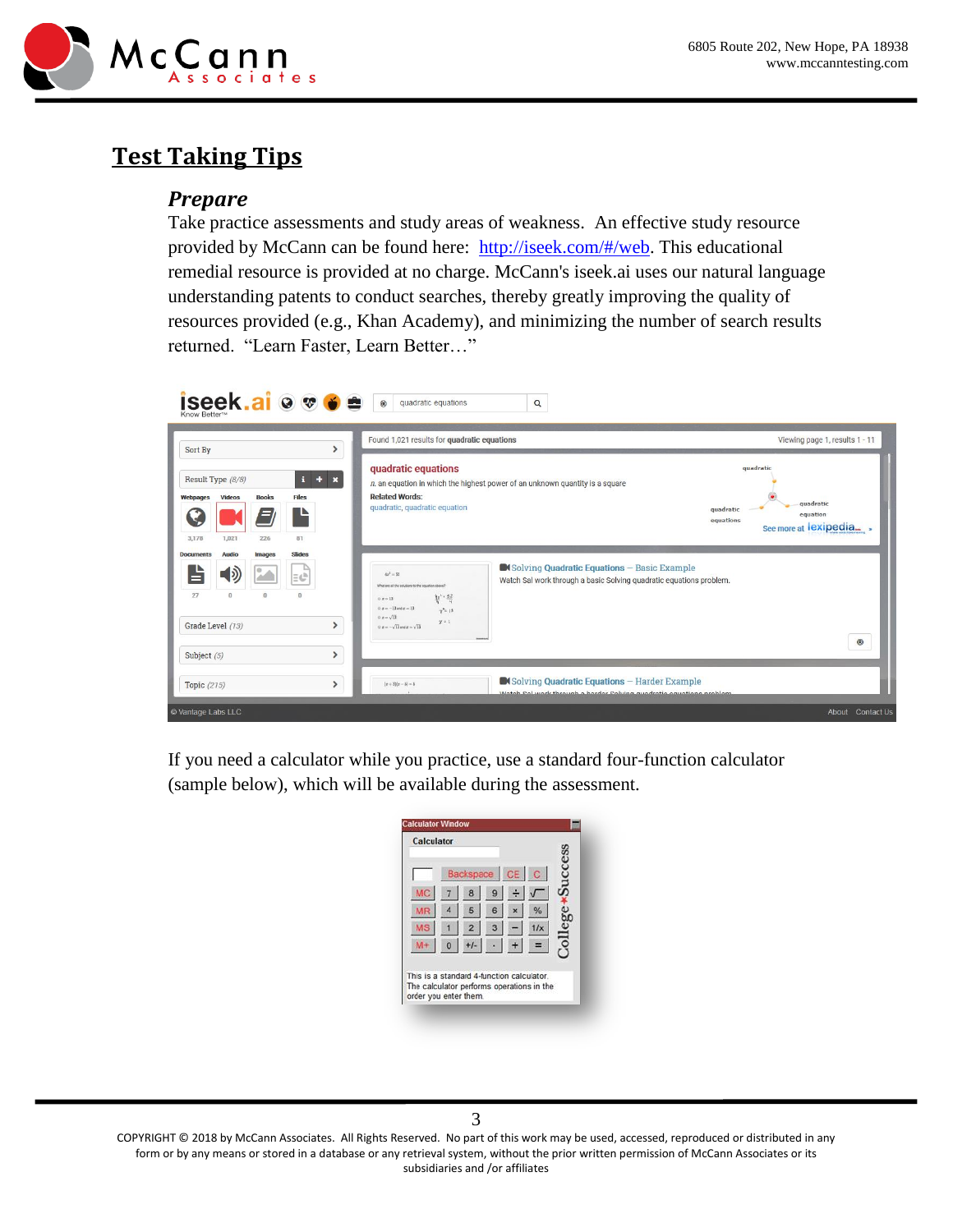

# <span id="page-3-0"></span>*Read the directions carefully*

When you take the assessments, make sure to take your time and carefully follow the instructions for each question.

#### **Use reasoning when answering**

- $\checkmark$  Identify the key phrase in the question.
- $\checkmark$  Try to find the correct answer before you read all the choices.
- $\checkmark$  Eliminate the choices that you know are not correct.
- $\checkmark$  Read all the choices and pick the best answer.

#### **Review**

Be sure to review each answer carefully before submitting. You will not be able to go back to any questions.

# <span id="page-3-1"></span>**Subject Area Tests**

There are four multiple choice tests. There may also be a written essay portion. The content that is covered in the multiple choice tests are listed below by subject:

# <span id="page-3-2"></span>*Arithmetic (17 questions):*

- $\checkmark$  Numbers—Compare numbers, use algorithms, solve problems, and estimate.
- $\checkmark$  Expressions—Simplify and evaluate.
- $\checkmark$  Equations—Solve and graph.
- $\checkmark$  Coordinates—Translate between an equation and a line, including slope, and solve geometric problems.
- $\checkmark$  Statistics—Draw statistical conclusions based on data, include mean, median, and mode.

# <span id="page-3-3"></span>*Algebra (***12 questions***):*

- $\checkmark$  Equations—Understand a problem and formulate an equation to solve it, solve equations in one variable using manipulations guided by the rules of arithmetic and the properties of equality, rearrange formulas to isolate a quantity of interest.
- $\checkmark$  Functions—Analyze functions using symbolic manipulation, use the families of linear and exponential functions to solve problems.
- $\checkmark$  Expressions—See structure in expressions, manipulate simple expressions, define variables and write an expression to represent a quantity in a problem, interpret an expression that represents a quantity in terms of the context.

COPYRIGHT © 2018 by McCann Associates. All Rights Reserved. No part of this work may be used, accessed, reproduced or distributed in any form or by any means or stored in a database or any retrieval system, without the prior written permission of McCann Associates or its subsidiaries and /or affiliates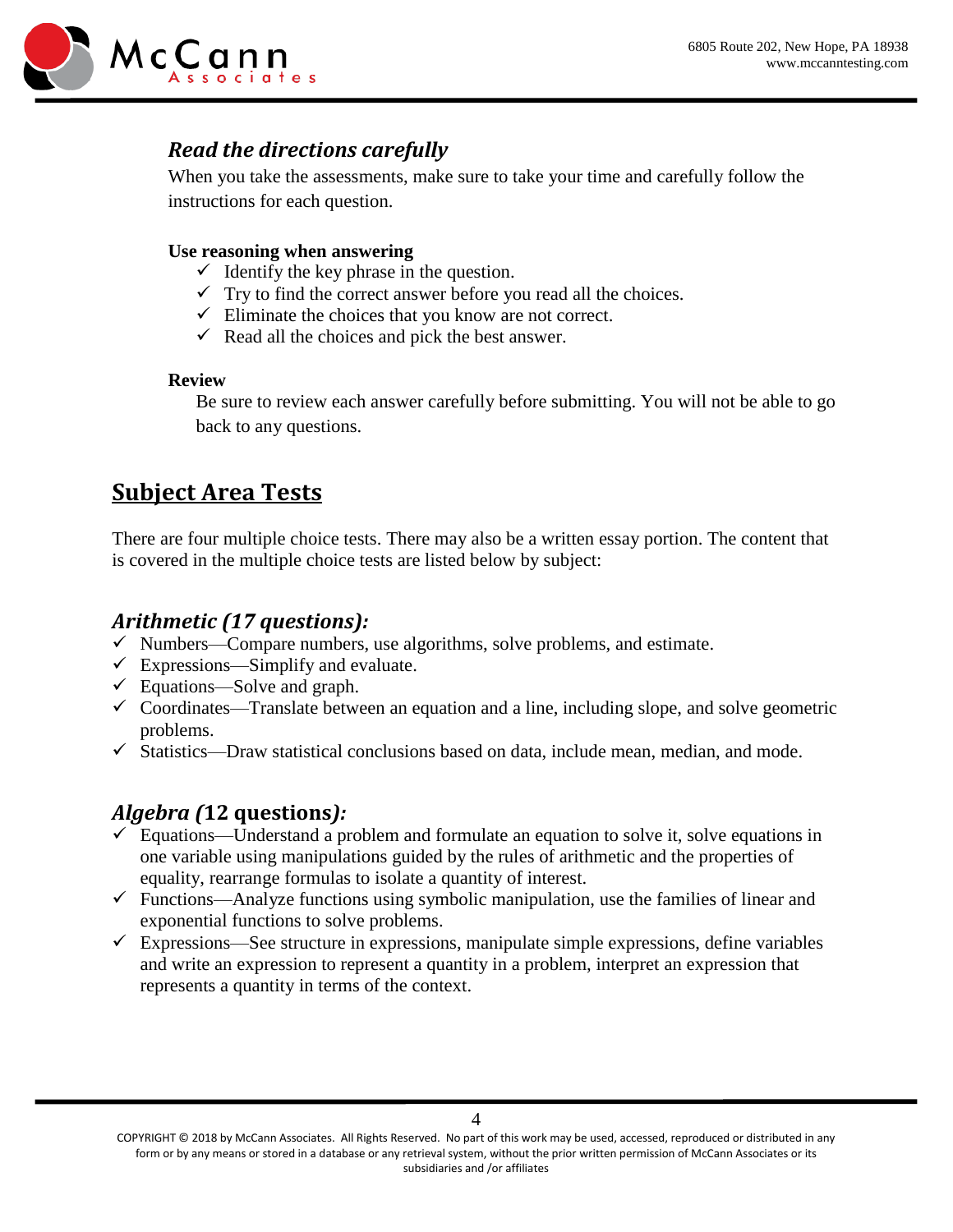

# <span id="page-4-0"></span>*Reading (30 questions):*

- $\checkmark$  Main Idea—Identify the stated or implied main idea of a passage.
- $\checkmark$  Ideas and Details—Recognize significant details that answer the questions who, what, when, where, why, and how.
- $\checkmark$  Evidence, Claims, and Support—Recognize and evaluate evidence offered in support of a claim.
- $\checkmark$  Relationships—Understand relationships within and between sentences.
- $\checkmark$  Text Structure—Identify organizational patterns in a passage.
- $\checkmark$  Inferences—Make inferences, generalizations, and predictions and draw conclusions.
- $\checkmark$  Purpose—Determine the author's purpose and point of view.
- $\checkmark$  Comparison—Make comparisons and distinctions between two passages on the same topic.
- $\checkmark$  Meaning—Determine the meaning and impact of context-dependent words, phrases, and statements.

# <span id="page-4-1"></span>*Sentence Skills (***20 questions***):*

- $\checkmark$  Recognizing Complete Sentences—Demonstrate fluency in sentence completion, sentence revision, and sentence structure.
- $\checkmark$  Coordination/Subordination—Recognize and use conditional sentences and combine sentences effectively.
- $\checkmark$  Clear Sentence Logic—Demonstrate proper use of modifiers, possessives, prepositions, subject/verb agreement, verb/adverb use, verb/word tense, word choice, and word order.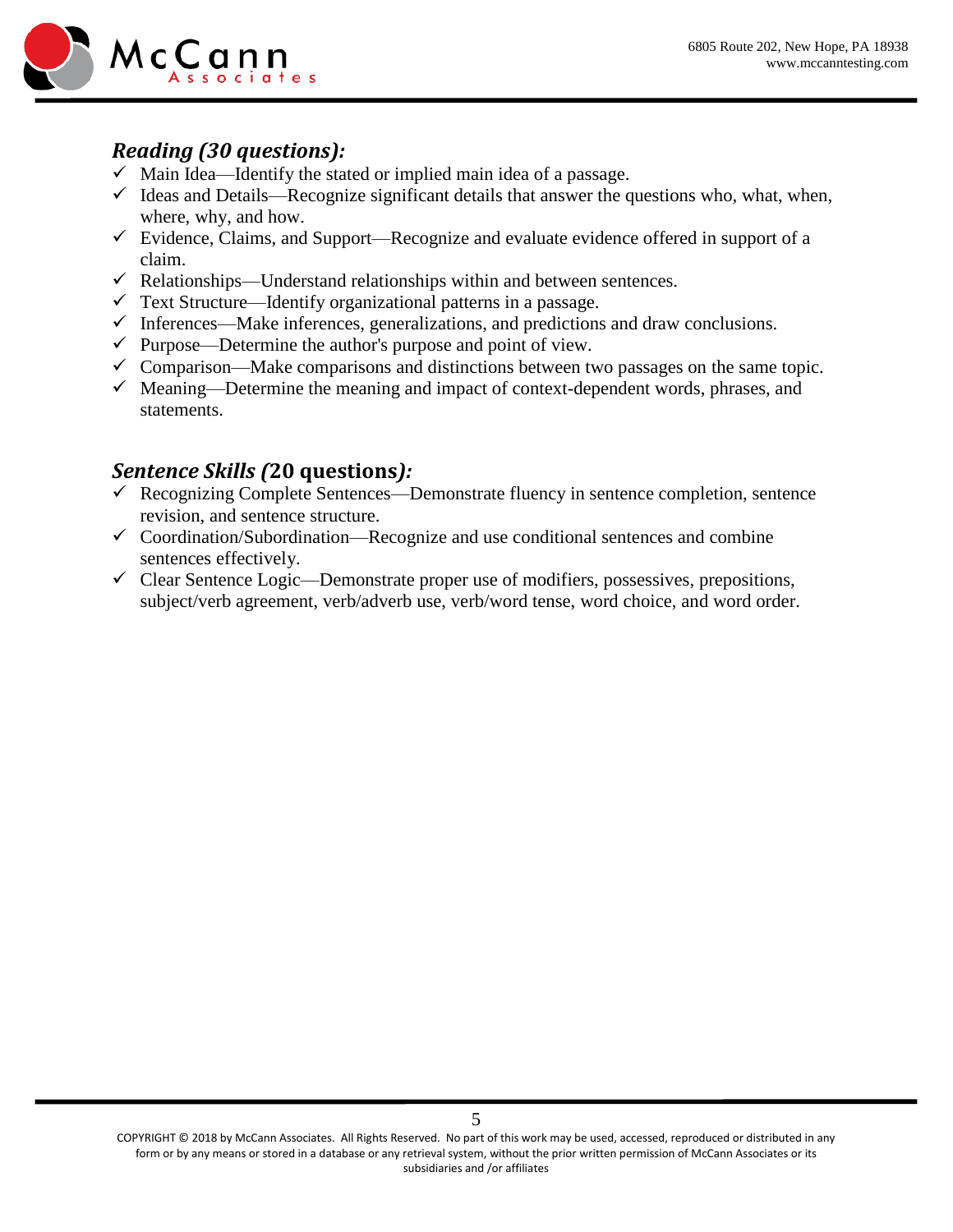

# <span id="page-5-0"></span>**Sample Questions**

#### <span id="page-5-1"></span>*Arithmetic Sample Questions:*

1. Choose the fraction that correctly fits the number sentence.

4 5



- 2. "A number divided by 4" can be written as
	- A. 4 B.  $4 - n$ C.  $4 \div n$ D.  $n \div 4$
- 3. In the equation  $7x = 35$ , what is the value of x?
	- A. 3
	- B. 5
	- C. 7
	- D. 9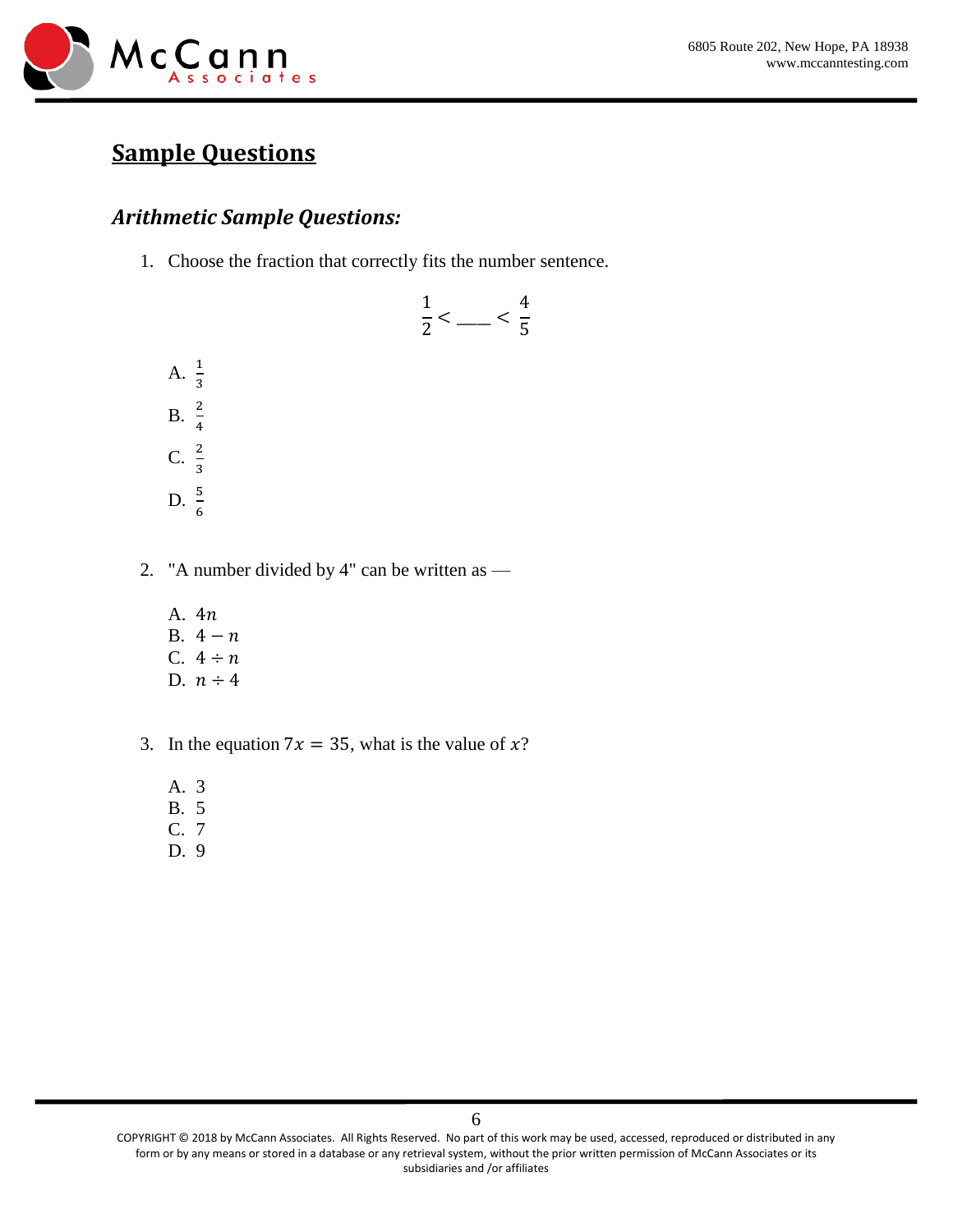

- 4. Quadrilateral *ABCD* has vertices  $A(0, 0)$ ,  $B(4, 0)$ , and  $C(4, 3)$ . If *ABCD* is a rectangle, what must be the coordinates of vertex $D$ ?
	- A. (0, 3) B. (0, 4) C. (3, 0)
	- D. (3, 4)
- 5. What is the mean of the following set of numbers?

#### 2, 5, 11, 14, 18

- A. 9 B. 10 C. 11
- D. 16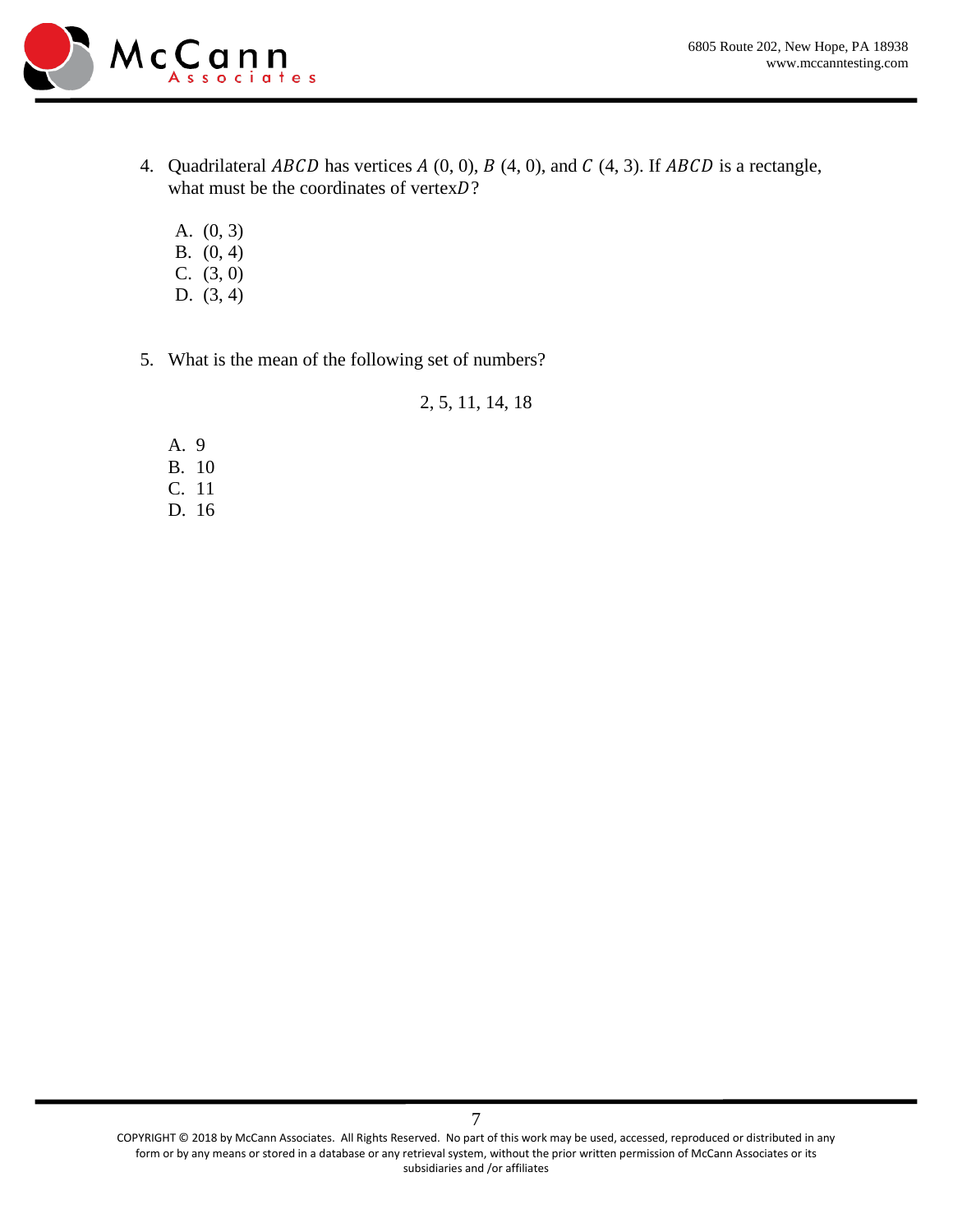

### <span id="page-7-0"></span>*Algebra Sample Questions:*

1. In one season, the New England Patriots won 14 football games and lost 2 games. Which number sentence should be used to find the percentage  $(p)$  of all games played that season that were wins?

A.  $p = 14 \cdot 2$ B.  $p = 14 \div 2$ C.  $p = 14 - 2$ D.  $p = 14 \div (14 + 2)$ 

2. Solve for  $x$ .

 $5 = \sqrt{x - 21}$ 

- A. 26 B. 34 C. 46
- D. 53
- 3. At the local document copying store, a copy machine can produce an average of 74 pages per minute. If the store has  $x$  copy machines, which function shows how many copies can be produced in a 24-hour period at the store?
	- A.  $f(x) = (74 \cdot 60 \cdot 24)x$ B.  $f(x) = (74 \cdot 60 \cdot 24) + x$ C.  $f(x) = (74 \cdot 60 \cdot 24) - x$
	- D.  $f(x) = (74 \cdot 60 \cdot 24) \div x$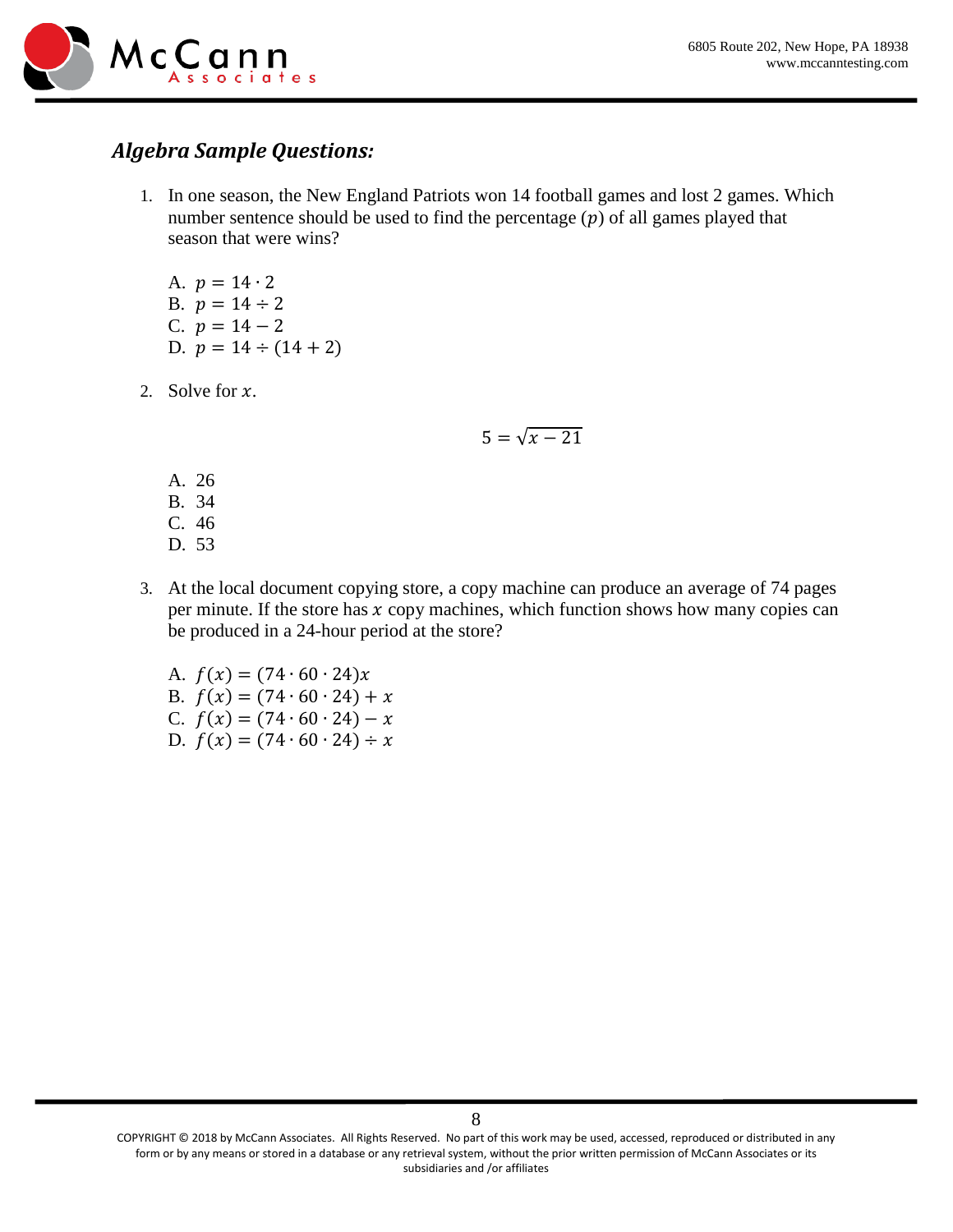

4. The work rates for a local plumber are shown in the table.

| <b>Plumber Rates</b> |              |  |
|----------------------|--------------|--|
| Hours                | Charge       |  |
|                      | (in dollars) |  |
| 1                    | 66           |  |
| 2                    | 82           |  |
| 3                    | 98           |  |
|                      | 114          |  |

Which expression can be used to determine the charge for h hours of work?

- A. 66ℎ
- B.  $50h + 16$
- C.  $16h + 50$
- D.  $\frac{1}{6}h + 50$
- 5. Which of the following word problems can be solved by using the expression  $25x$ ?
	- A. Jim divided 25 movie tickets evenly among his friends. If  $x$  is the number of friends, how many movie tickets did each one get?
	- B. In one week a movie theater sold 25 packets of tickets. If  $x$  is the number of tickets in each packet, how many tickets were sold altogether?
	- C. A packet of 25 tickets contains equal amounts of each movie. If  $x$  is the number of movies, how many tickets for each movie does the packet contain?
	- D. A small gift packet of movie tickets has 25 fewer tickets than a large packet. If  $x$  is the number of tickets in a large packet, how many tickets are in a small packet?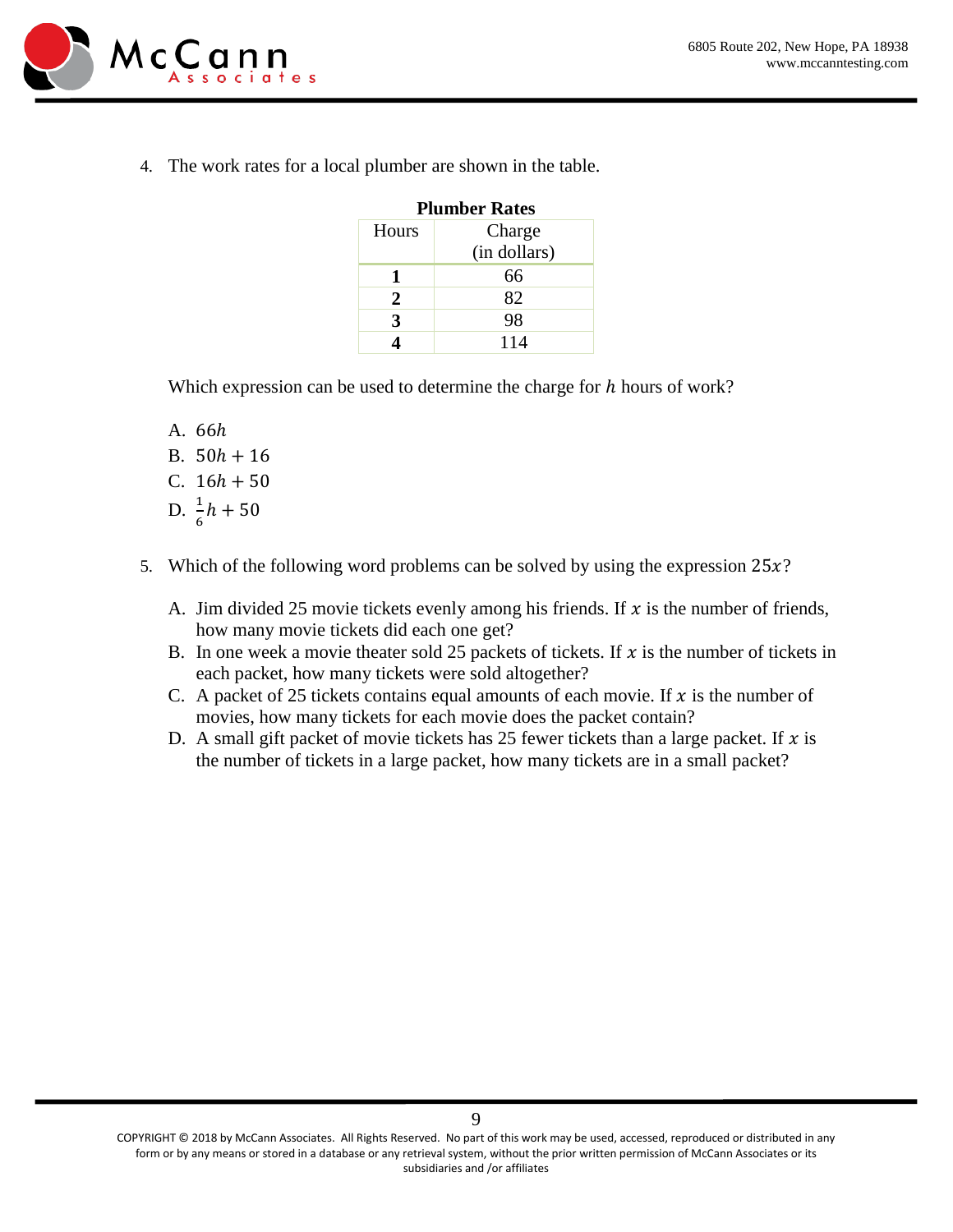

#### <span id="page-9-0"></span>*Reading Sample Questions:*

#### **Read the selection and answer the question.**

The Old Juniper Tree by Robert Fulghum

There is a tree. At the downhill edge of a long, narrow field in the western foothills of the La Sal Mountains—southeastern Utah. A particular tree. A juniper. Large for its species—maybe twenty feet tall and two feet in diameter. For perhaps three hundred years this tree has stood its ground. Flourishing in good seasons, and holding on in bad times. "Beautiful" is not a word that comes to mind when one first sees it. No naturalist would photograph it as exemplary of its kind. Twisted by wind, split and charred by lightning, scarred by brushfires, chewed on by insects, and pecked by birds. Human beings have stripped long strings of bark from its trunk, stapled barbed wire to it in using it as a corner post for a fence line, and nailed signs on it on three sides: NO HUNTING, NO TRESPASSING; PLEASE CLOSE THE GATE. In commandeering this tree as a corner stake for claims of rights and property, miners and ranchers have hacked signs and symbols in its bark, and left Day-Glo™ orange survey tape tied to its branches. Now it serves as one side of a gate between an alfalfa field and open range. No matter what, in drought, flood, heat, and cold it has continued. There is rot and death in it near the ground. But at the greening tips of its upper branches and in its berrylike seed cones, there is yet the outreach of life.

I respect this old juniper tree. For its age, yes. And for its steadfastness in taking whatever is thrown at it. That it has been useful in a practical way beyond itself counts for much, as well. Most of all, I admire its capacity for self-healing beyond all accidents and assaults. There is a will in it—toward continuing to be, come what may.

From UH-OH by Robert Fulghum, copyright © 1991 by Robert Fulghum. Used by permission of Villard Books, a division of Random House, Inc.

1. Read the following sentences from "The Old Juniper Tree."

I respect this old juniper tree. For its age, yes. And for its steadfastness in taking whatever is thrown at it.

The best definition for the word steadfastness is —

- A. skill.
- B. constancy.
- C. eagerness.
- D. consciousness.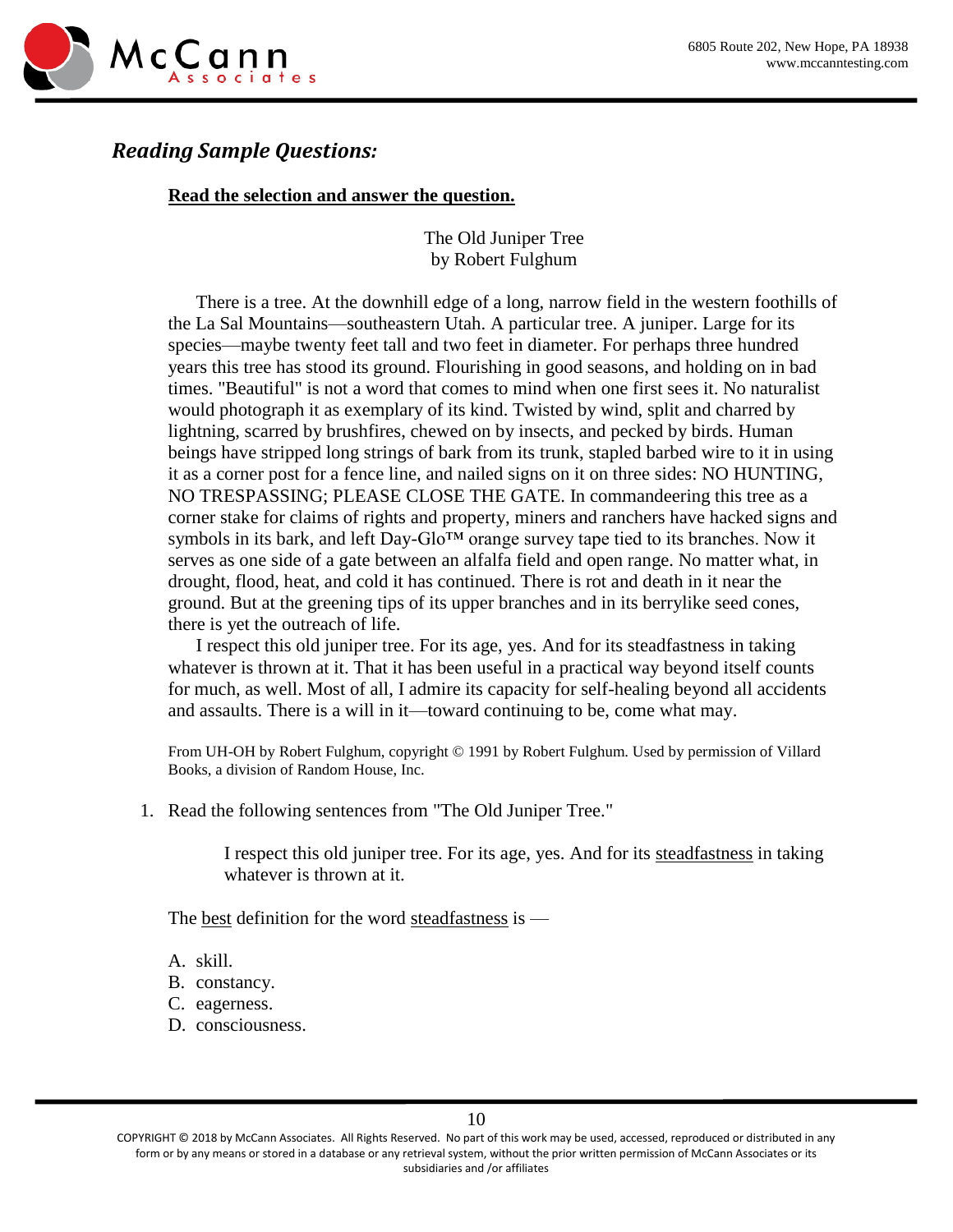

#### **Read the selection and answer the question.**

#### Painting a Window

(1) Decorating a window with a painted scene from nature might be of interest to you. (2) If you like to see nature outside your window, but you don't have a scene of real nature, you may want to try this idea. (3) Before you begin, be sure to ask your parents if it is okay.

(4) The first step you should take is to purchase a paintbrush and powder paints in the colors that you enjoy. (5) When you have your supplies, mix the paints, place newspaper on your windowsill, and make sure your window is clean. (6) On the inside of your window, it is important to do your decorating because rain may wash away outdoor painting.

(7) Use your imagination and begin painting a scene from nature on your window. (8) A sun, grass, trees, and flowers are good things to paint. (9) If you have a big window you may want to paint other things. (10) Painting people, balloons, and playground equipment on a window might be a fun idea. (11) When you are finished, stand back and look at your decorated window. (12) If you like the results, share the idea of window painting with someone else.

- 2. The student explains that a big window may require some extra painting. The student supports this idea by —
	- A. suggesting painting techniques.
	- B. describing types of supplies to buy.
	- C. offering suggestions of pictures to paint.
	- D. explaining the steps of window painting.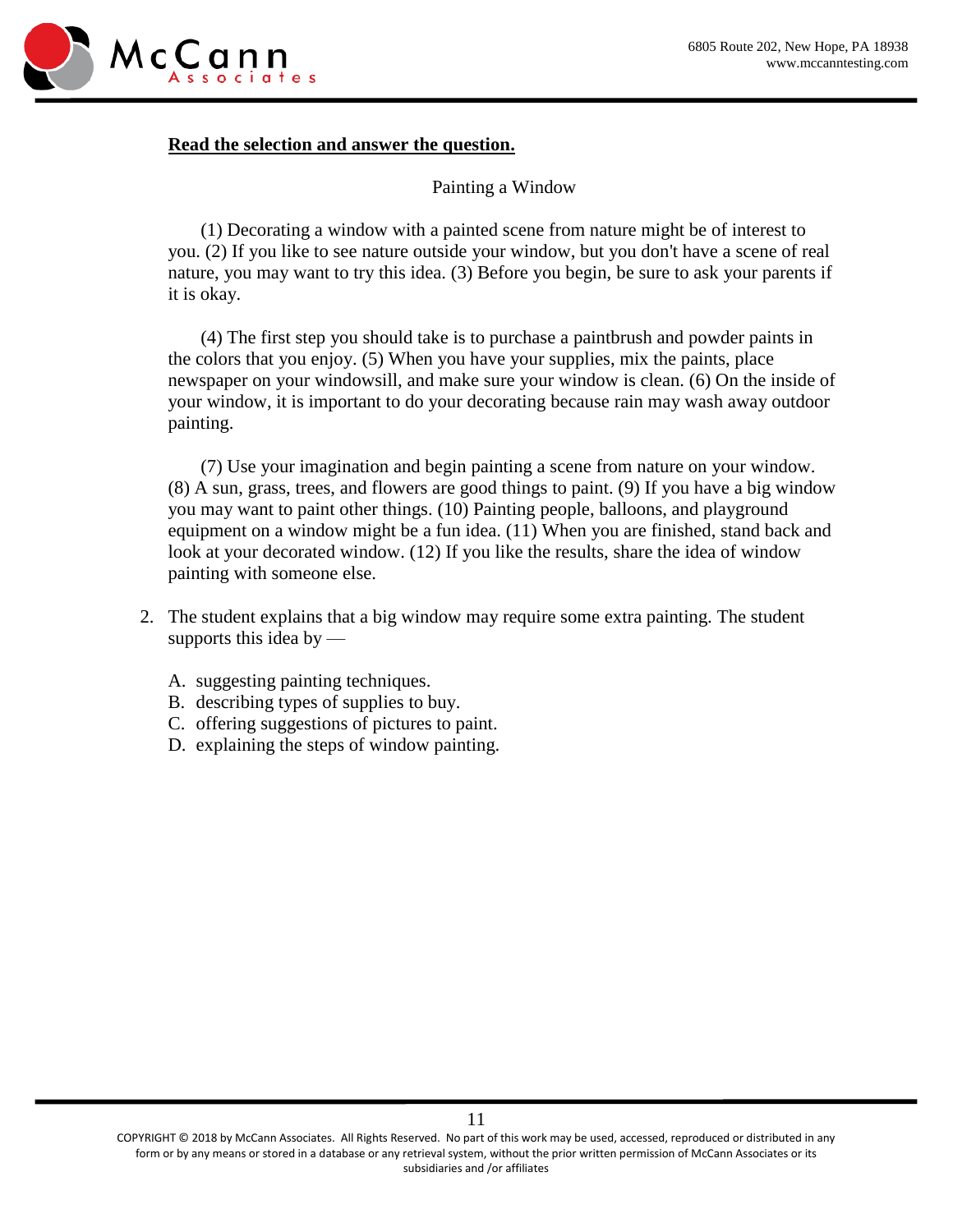

#### **Read the selection and answer the question.**

#### The Magic of Harry

Harry Houdini was a man who astonished and enthralled many people during his life. Whether he was escaping from a padlocked box or making things disappear and reappear, he definitely was entertaining. People thought that he must truly have some supernatural powers, but in fact, what Harry really had was drive.

Harry was born in Budapest, Hungary, in 1874. His real name was Ehrich Weiss and he was the third of five children. His family moved to Wisconsin not long after he was born and by the time he was nine, he was tying ropes all over his backyard and learning amazing trapeze tricks to show his friends and neighbors. He visited the local locksmith, and when he had reached his teens he could pick almost any lock that was made. He also learned how to do card tricks. He and his brother, Theo, would often entertain at local parties and clubs for extra money.

When Ehrich was 16, he came across a book that would literally change his life: the biography of France's greatest magician, Jean Eugene Robert-Houdin. It showed Ehrich that his hobby of magic and tricks could also be a career. Immediately, he changed his name to Harry Houdini. He and Theo headed out to make a living as magicians.

In 1893, they were at the Chicago World's Fair, and after that they traveled around giving magic shows for anyone willing to listen and pay. Theo grew restless, however, as the jobs became scarce, so he left. His timing was perfect since Harry had just fallen in love with a lovely woman named Bess who was just the right size for slipping in and out of the trunk they used in their magic tricks. They married immediately and then off they went, traveling with circuses and other road shows. Harry learned more and more tricks and spent much of his time reading and studying all kinds of locks, especially handcuffs. However, no matter what tricks they did or how hard they tried, Bess and Harry were not doing well. They tried to sell their shows for seven years and finally, in desperation, they went to Europe.

It was the right move. Harry's persistence and constant practice were about to pay off. To get people's attention, he walked into police stations and offered to be handcuffed by all the policemen. They were shocked when he was loose only seconds later. Soon, everyone in Europe was talking about Houdini's astounding feats. He was in high demand and found himself doing more and more dangerous acts. He escaped from a straitjacket hanging upside down over the street; he escaped from locked boxes of all kinds; and, of course, he got out of any kind of handcuffs put on him.

After several years in Europe, Bess and Harry returned to the United States in triumph. Harry was doing such amazing tricks that people felt he must have special powers. However, few realized how much time he spent practicing and studying. He

COPYRIGHT © 2018 by McCann Associates. All Rights Reserved. No part of this work may be used, accessed, reproduced or distributed in any form or by any means or stored in a database or any retrieval system, without the prior written permission of McCann Associates or its subsidiaries and /or affiliates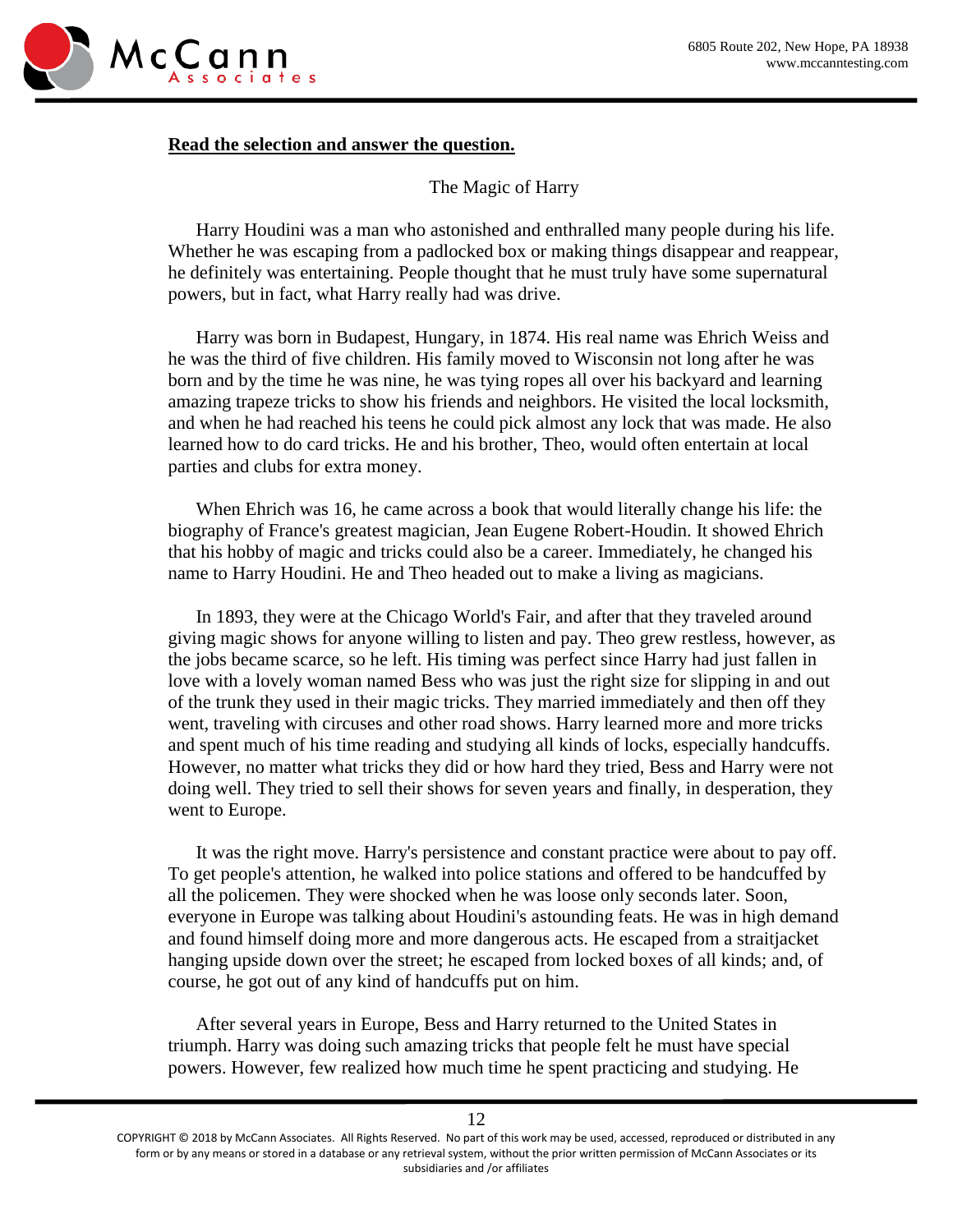

would do special exercises to keep his body strong, and he would do tricks with his fingers to keep them nimble and flexible. He would spend large amounts of time tying and untying knots—with his toes! For his underwater tricks, he would get in the bathtub and practice holding his breath for longer and longer times. Since many of his tricks involved being plunged into icy water, he would pour buckets of ice in the tub to get accustomed to working in the cold.

The reason that Harry Houdini was such a success was that he practiced and prepared for whatever might happen. When a college student punched him in the abdomen in 1926, however, he wasn't prepared. The punch did internal damage that not even this magician could get out of. Harry died in 1926 at 52 years of age—a master of his trade and a true legend.

- 3. Houdini decided to become a magician after he  $-$ 
	- A. learned to pick a lock.
	- B. learned to do card tricks.
	- C. started entertaining at local parties.
	- D. read a book about a famous magician.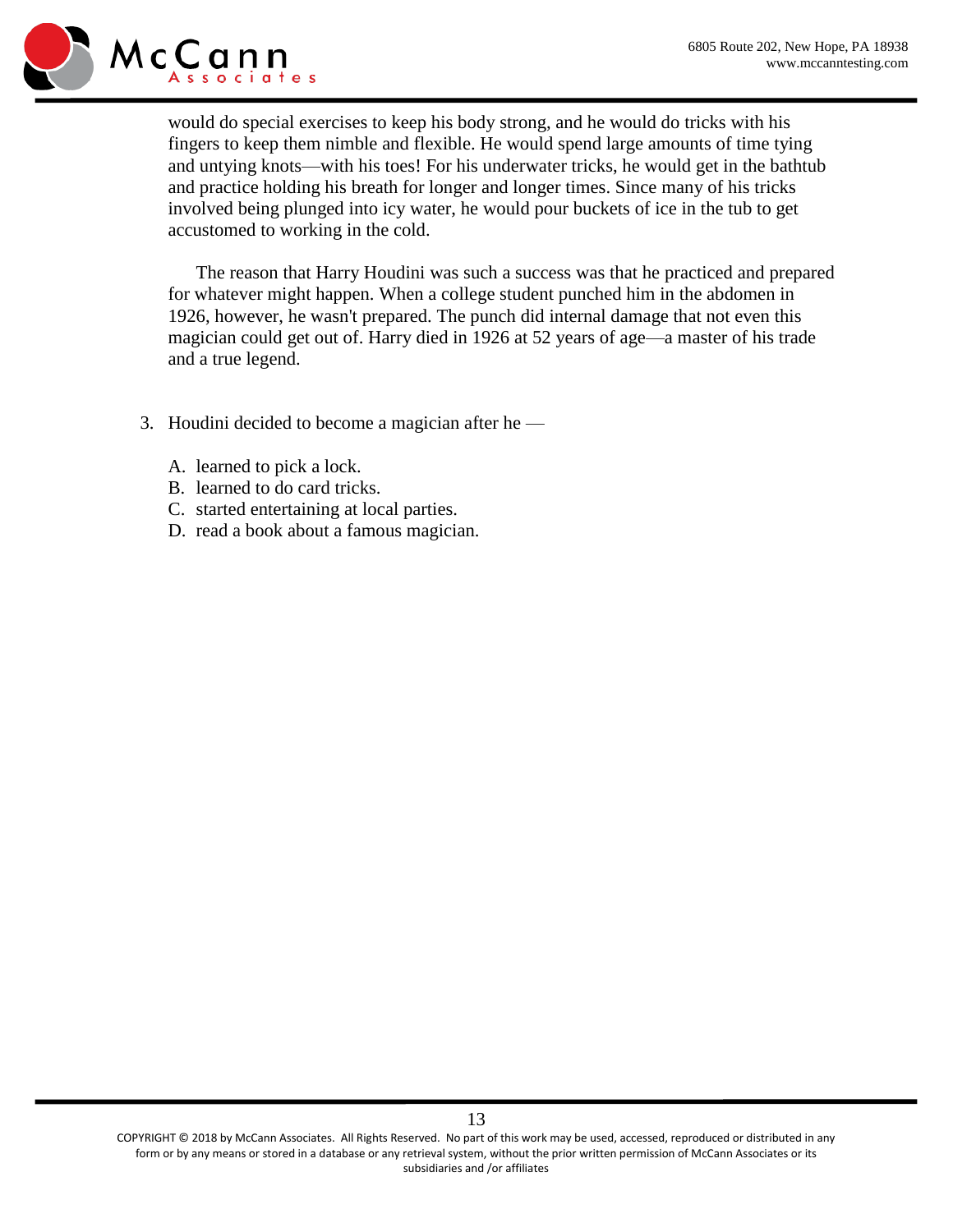

#### **Read the selection and answer the question.**

"The Railway Train" by Emily Dickinson

I like to see it lap the miles, And lick the valleys up, And stop to feed itself at tanks; And then, prodigious, step

Around a pile of mountains, 5 And, supercilious, peer In shanties by the sides of roads; And then a quarry pare

To fit its sides, and crawl between, Complaining all the while 10 In horrid, hooting stanza; Then chase itself down hill

And neigh like Boanerges; Then, punctual as a star, Stop—docile and omnipotent— 15 At its own stable door.

Source: Dickinson, Emily. "The Railway Train." The Compete Poems of Emily Dickinson. Boston: Little, Brown, 1960. (1893)

#### 4. Which of the following best describes the tone of the poem?

- A. Playful
- B. Ardent
- C. Sinister
- D. Indifferent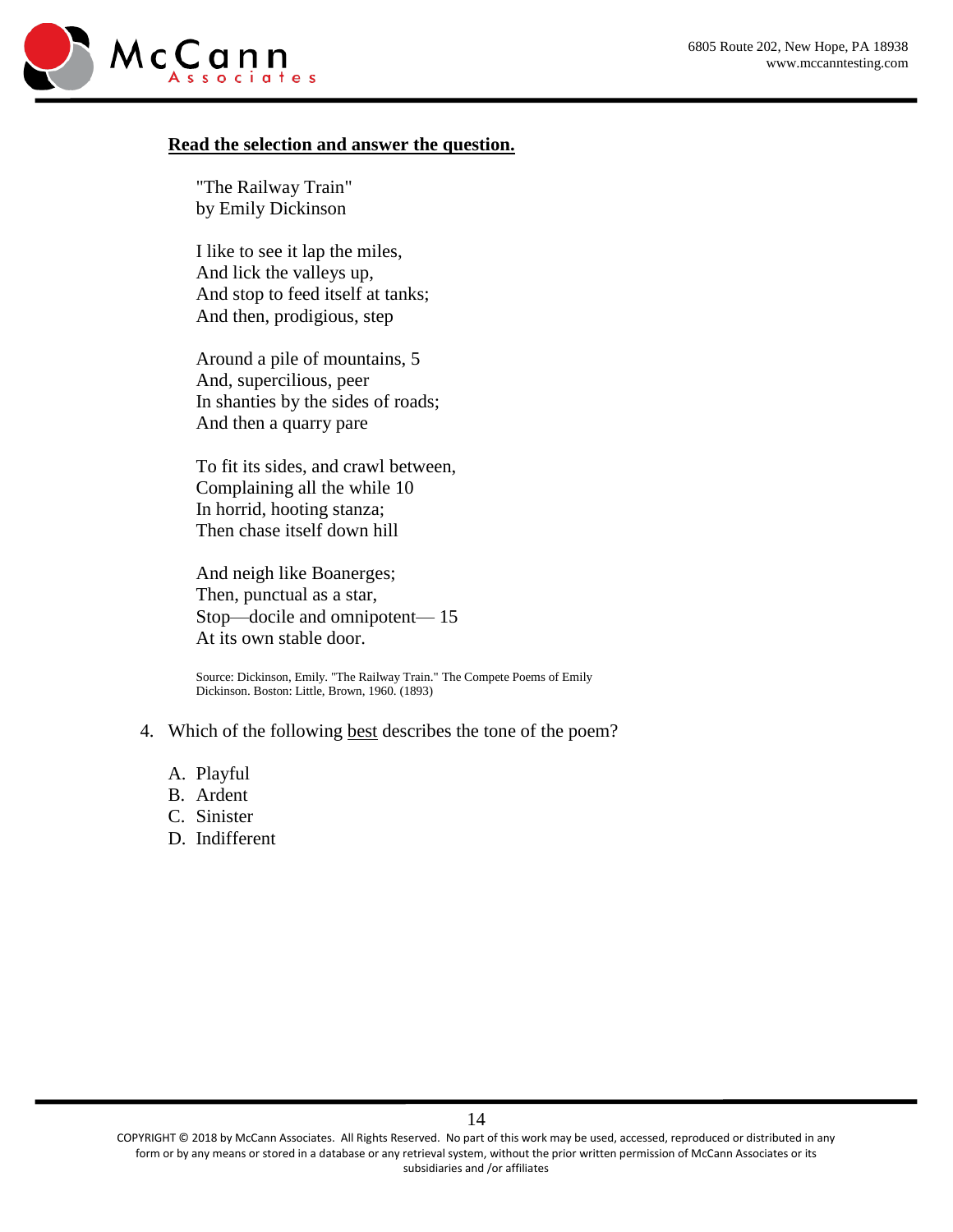

5. Read the sentence and choose the word that best fits in the blank.

The long walk from the parking lot may have caused some to complain, but it did not \_\_\_\_\_\_\_\_ Carla at all; in fact, she enjoyed it.

A. blister

- B. bother
- C. bolster

D. blunder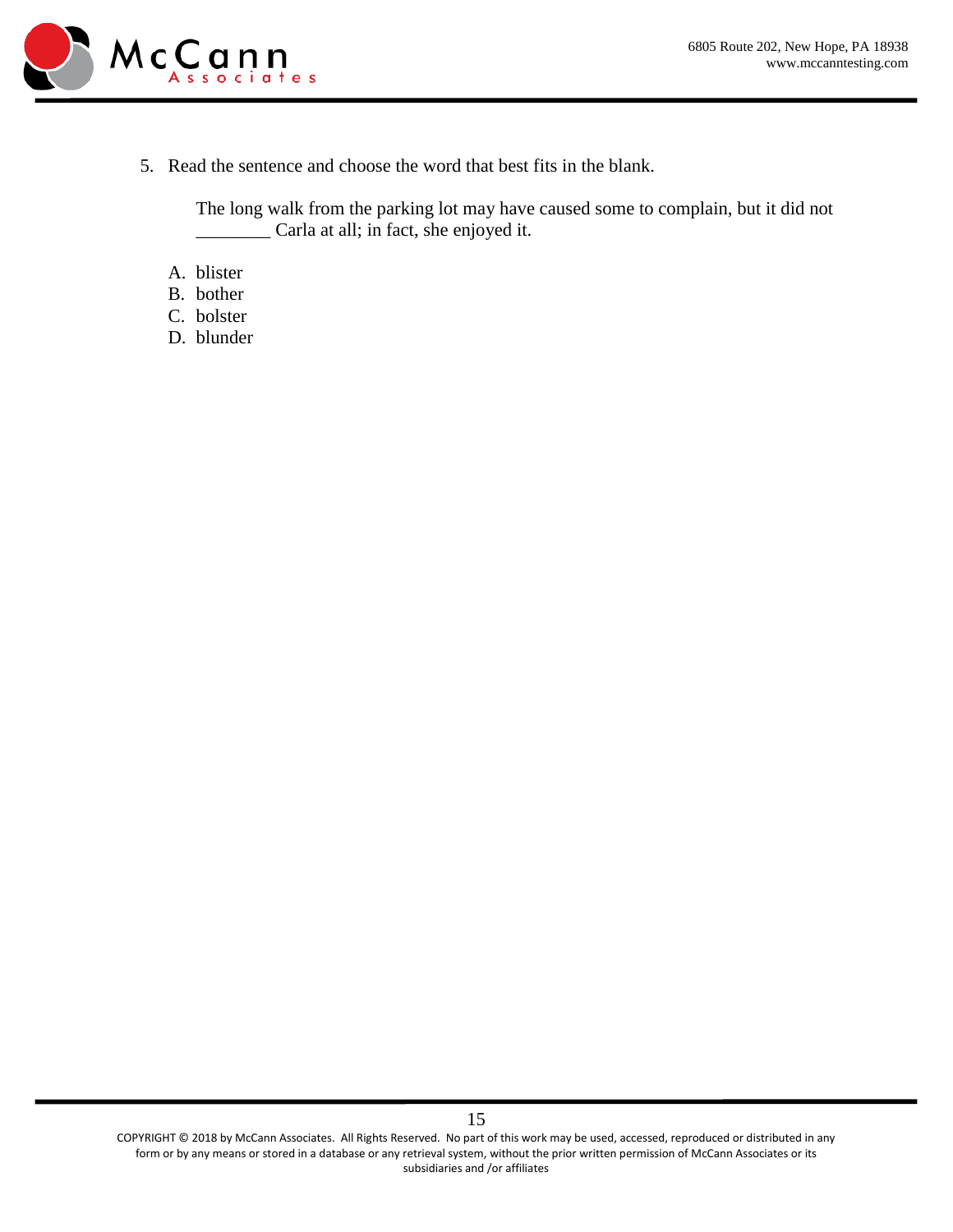

#### <span id="page-15-0"></span>*Sentence Skills Sample Questions:*

1. Choose the best word to complete the sentence.

The World Cup is the most popular sporting event in the world, when  $\frac{1}{2}$  not the most popular sporting event in the United States.

- A. so
- B. but
- C. because
- D. however
- 2. Choose the best word or words to replace the underlined words in the sentence.

Yesterday, I will go to the museum to see the new exhibit.

- A. had went
- B. will be going
- C. went
- D. have gone
- 3. Choose the answer that shows apostrophes used correctly.
	- A. The sign in the store window read, "Todays Special Apple's Half Price."
	- B. Is that yours' or Stevens?
	- C. Don't come in here with those muddy boots!
	- D. Lets' go for a ride in Dannys' car.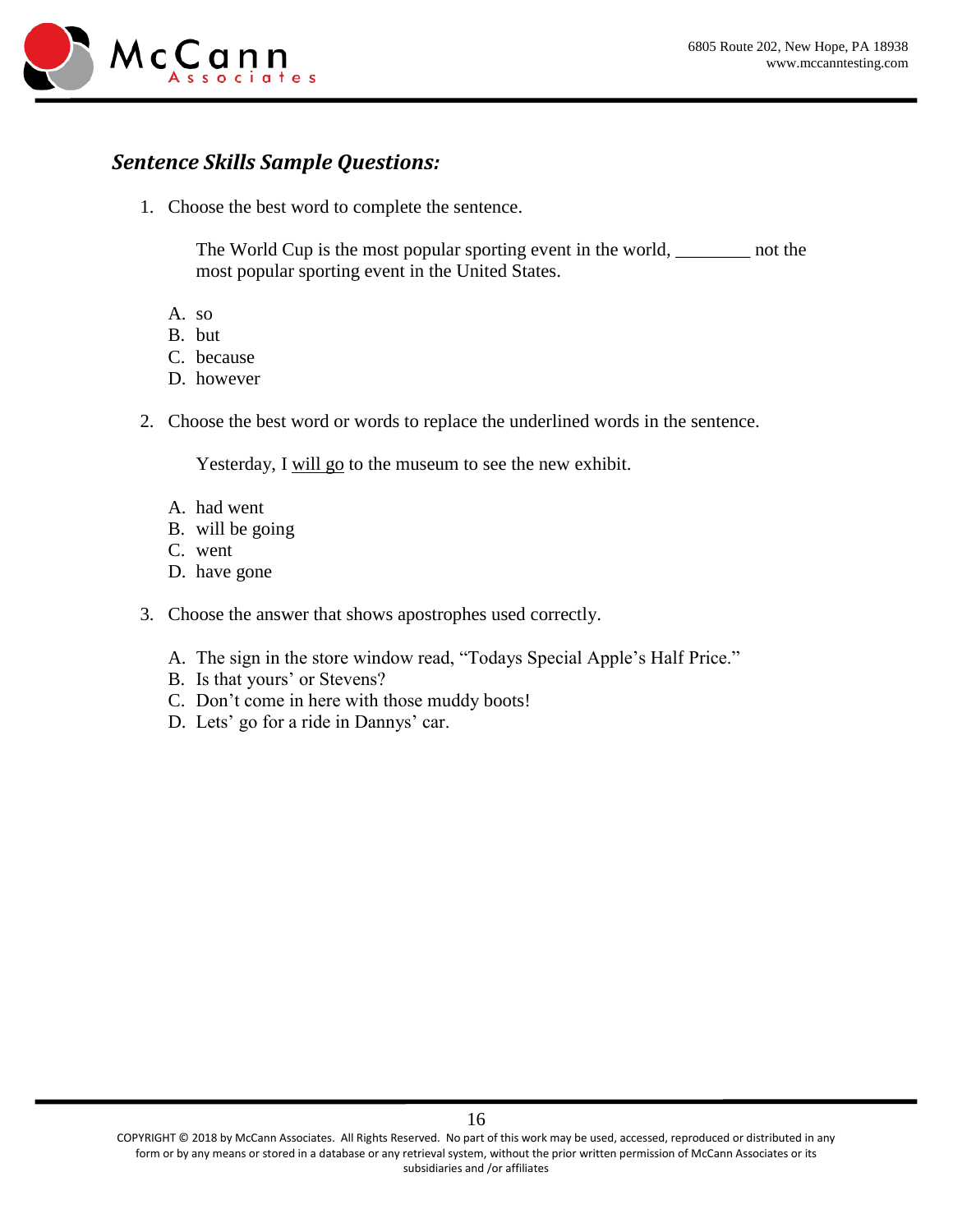

4. Read the following sentences and answer the question.

The students were tired. The students were up all night studying their textbooks.

Which of the following choices best combines the two sentences?

- A. The students, being tired, were up all night studying their textbooks.
- B. The students were up all night studying their textbooks, yet they are tired.
- C. The students were tired, but they were up all night studying their textbooks.
- D. The students were tired because they were up all night studying their textbooks.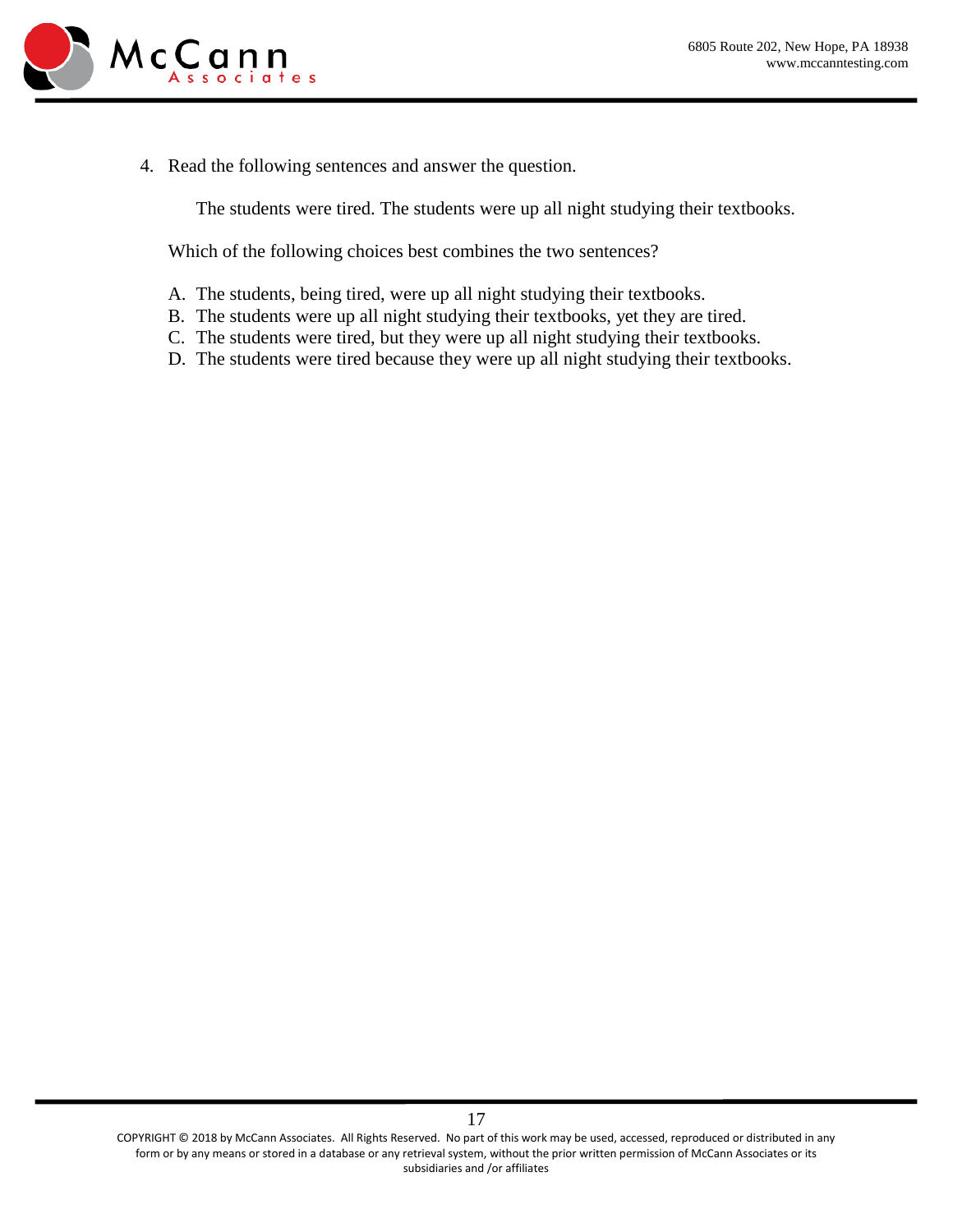

# <span id="page-17-0"></span>**Answer Keys:**

# <span id="page-17-1"></span>*Arithmetic:*

| Sequence | Description                                                                | Key |
|----------|----------------------------------------------------------------------------|-----|
|          | Compare numbers and make sense of their magnitude.                         |     |
|          | See structure in expressions.                                              |     |
| 3        | Solve equations in one variable using manipulations guided by the rules of |     |
|          | arithmetic and the properties of equality.                                 |     |
| 4        | Use coordinates to solve geometric problems.                               |     |
|          | Draw statistical conclusions involving population means or proportions     |     |
|          | using sample data.                                                         |     |

# <span id="page-17-2"></span>*Algebra:*

| Sequence       | Description                                                                 | Key       |
|----------------|-----------------------------------------------------------------------------|-----------|
|                | Understand a problem and formulate an equation to solve it.                 |           |
| $\overline{2}$ | Solve equations in one variable using manipulations guided by the rules of  | $\subset$ |
|                | arithmetic and the properties of equality.                                  |           |
| 3              | Analyze functions using symbolic manipulation.                              |           |
| 4              | Define variables and write an expression to represent a quantity in a       |           |
|                | problem.                                                                    |           |
|                | Interpret an expression that represents a quantity in terms of the context. |           |

# <span id="page-17-3"></span>*Reading:*

| Sequence       | Description                                                                   | Key |
|----------------|-------------------------------------------------------------------------------|-----|
|                | Determine what is meant by words and phrases in context, including            | B   |
|                | connotative meanings and figurative language.                                 |     |
| 2              | Evaluate the reasoning and rhetoric that support an argument or explanation,  |     |
|                | including assessing whether the evidence provided is relevant and sufficient. |     |
| 3              | Determine both what the text says explicitly and what can be inferred         |     |
|                | logically from the text.                                                      |     |
| $\overline{4}$ | Analyze how specific word choices shape the meaning and tone of the text.     |     |
|                | Choose words and phrases to express ideas precisely and concisely.            |     |